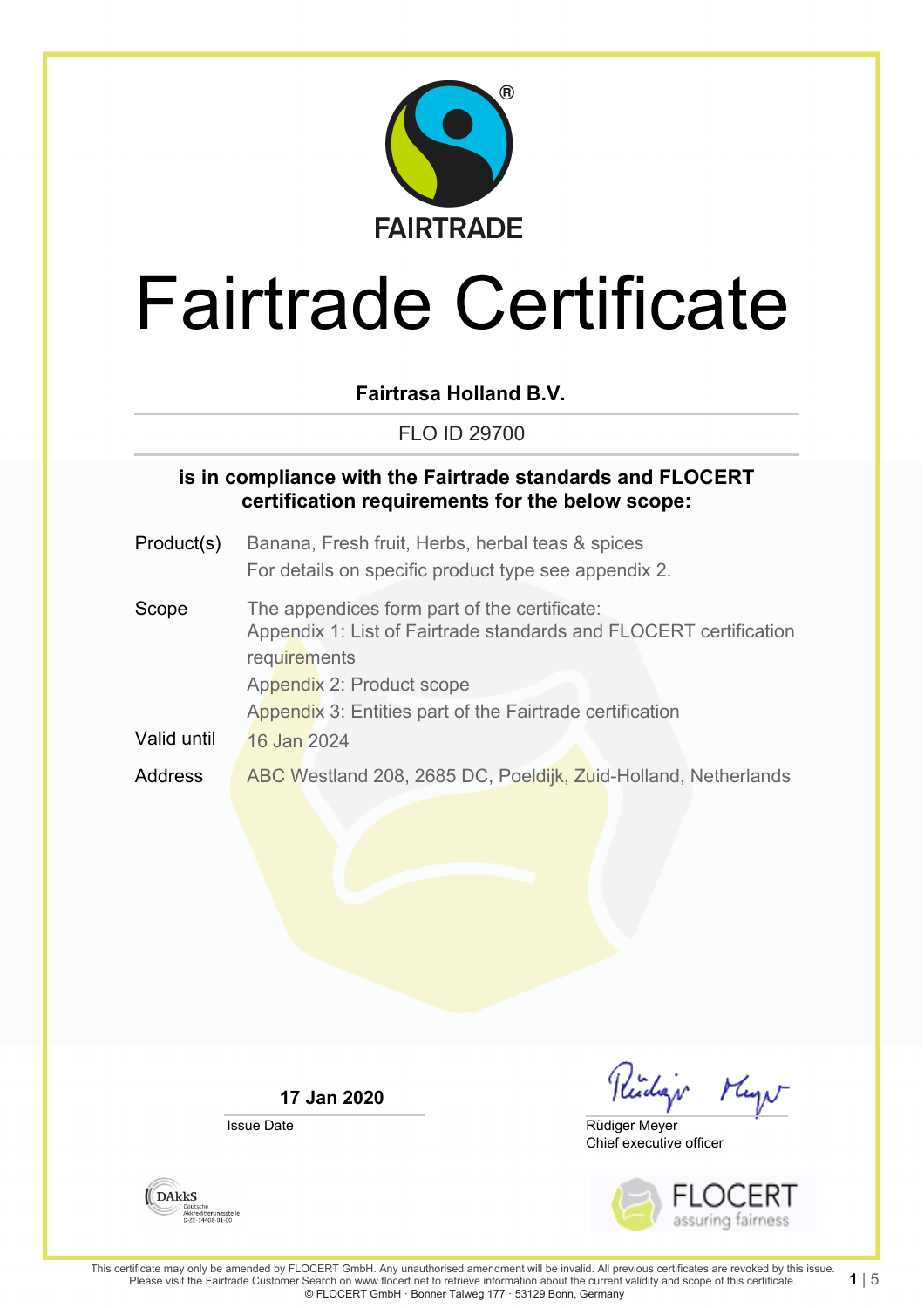

**Fairtrasa Holland B.V.**

FLO ID 29700

**Appendix 1:**

**List of Fairtrade standards and FLOCERT certification requirements**

### **The organization Fairtrasa Holland B.V. with FLO ID 29700 ... is in compliance with the following Fairtrade standards**

#### Trader SCORE

- Fairtrade Trader Standard
- Fairtrade Standard for Fresh Fruit
- Fairtrade Standard for Herbs, Herbal Teas & Spices

### **... is in compliance with the following FLOCERT certification requirements**

#### Trader SCORE

• FLOCERT Public Compliance Criteria List – Trade Certification



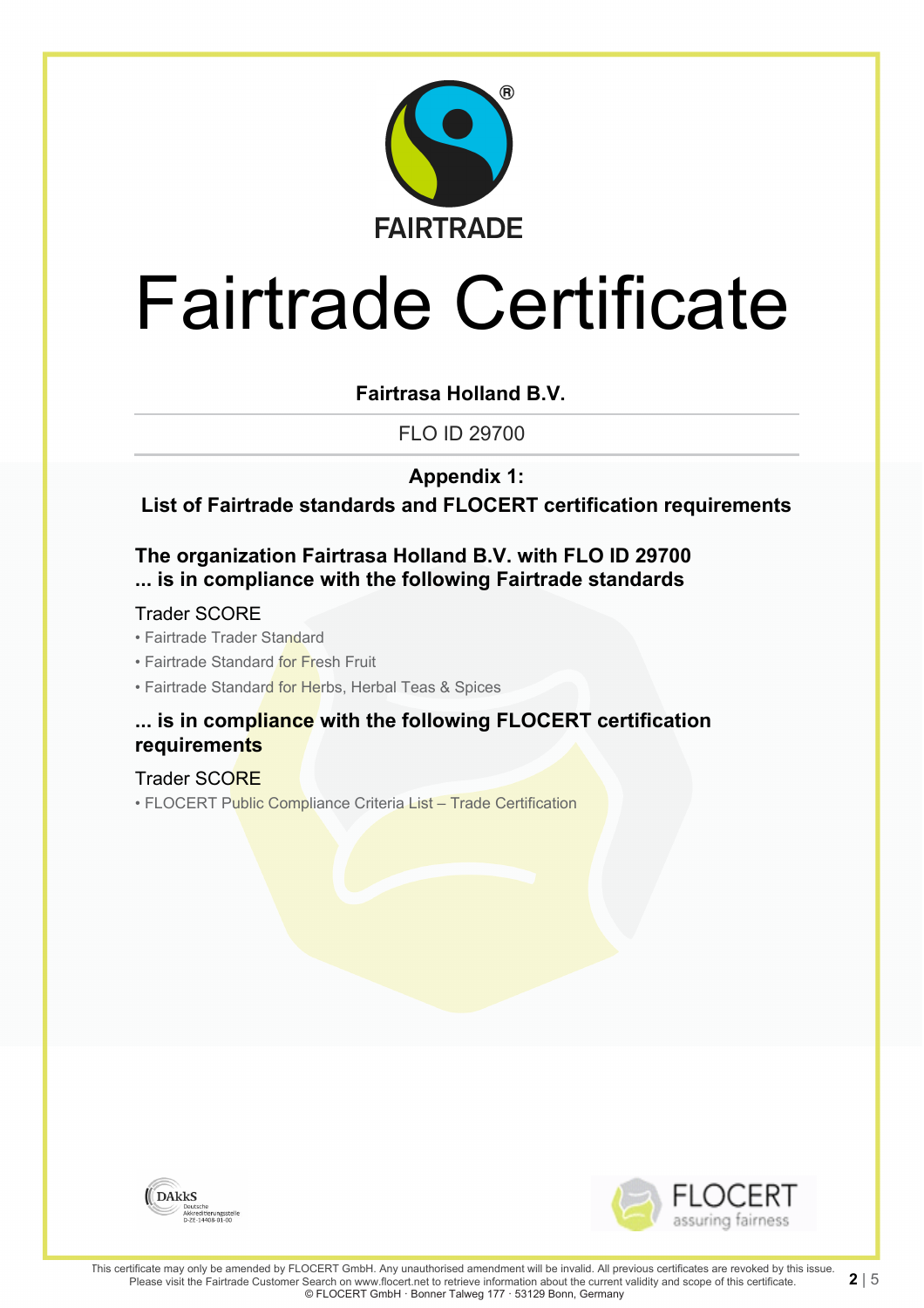

### **Fairtrasa Holland B.V.**

FLO ID 29700

## **Product scope Appendix 2:**

#### **The organization Fairtrasa Holland B.V. with FLO ID 29700 is certified for the following products:**

#### Trader SCORE

| Date of certification |  | <b>Function</b>                                                                            | Product category               | Product type                    |
|-----------------------|--|--------------------------------------------------------------------------------------------|--------------------------------|---------------------------------|
| 16 Jan 2020           |  | Importing from country of<br>origin<br>Licensee, Premium<br>Payer, Price Payer             | Fresh fruit                    | Mangoes                         |
| 16 Jan 2020           |  | Importing from country of<br>origin<br><b>Premium Payer, Price</b><br>Payer                | Fresh fruit                    | <b>Passion Fruit</b>            |
| 16 Jan 2020           |  | Importing from country of Fresh fruit<br>origin<br>Licensee, Premium<br>Payer, Price Payer |                                | Avocados                        |
| 16 Jan 2020           |  | Importing from country of<br>origin<br>Non-Payer                                           | Herbs, herbal teas &<br>spices | Ginger (Zingiber<br>officinale) |



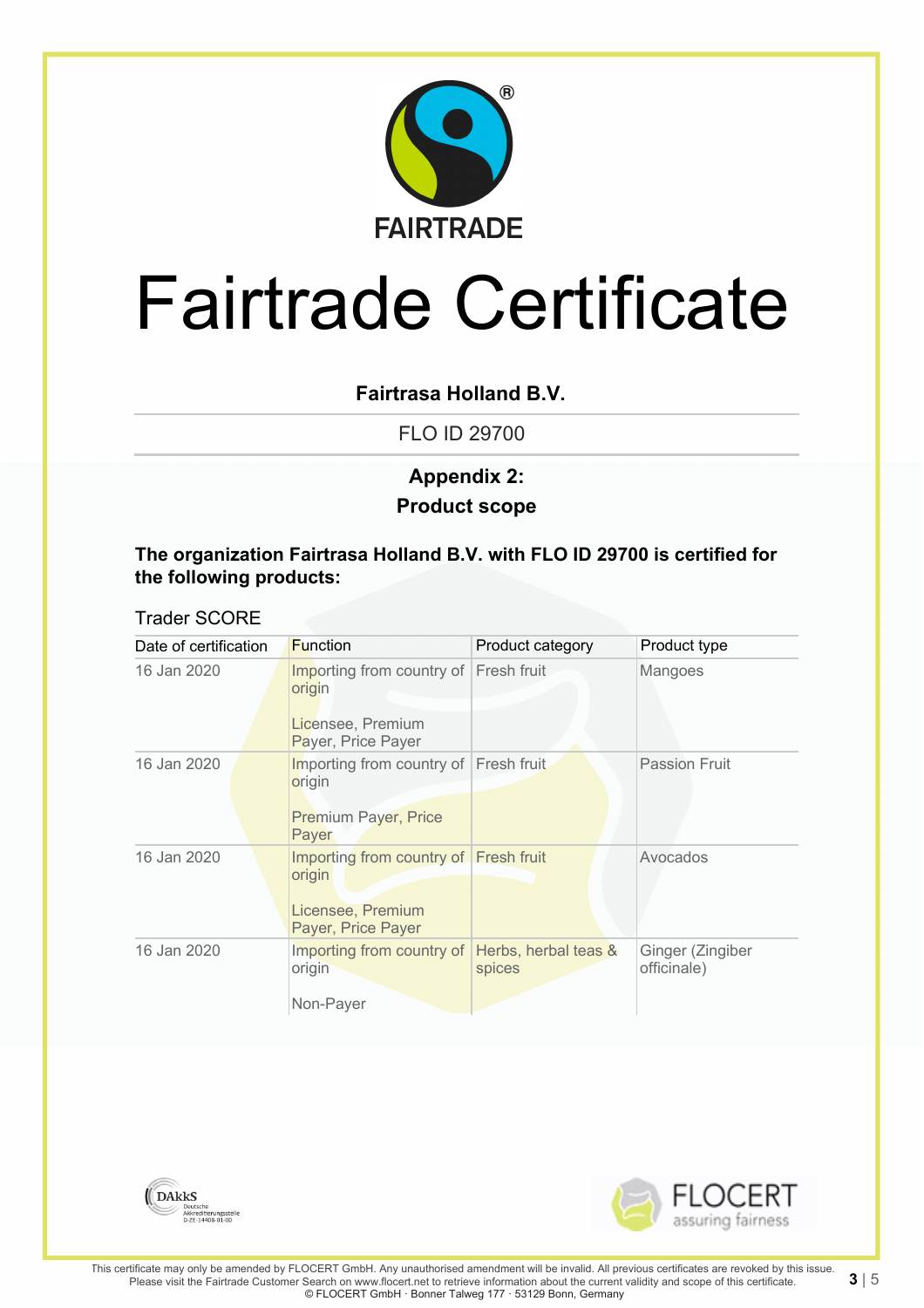

## **Fairtrasa Holland B.V.**

FLO ID 29700

| 16 Jan 2020 | Intermediate Distributor,<br>Importing from country of<br>origin | <b>Banana</b> | <b>Banana</b> |
|-------------|------------------------------------------------------------------|---------------|---------------|
|             | Licensee, Premium<br>Payer, Price Payer                          |               |               |